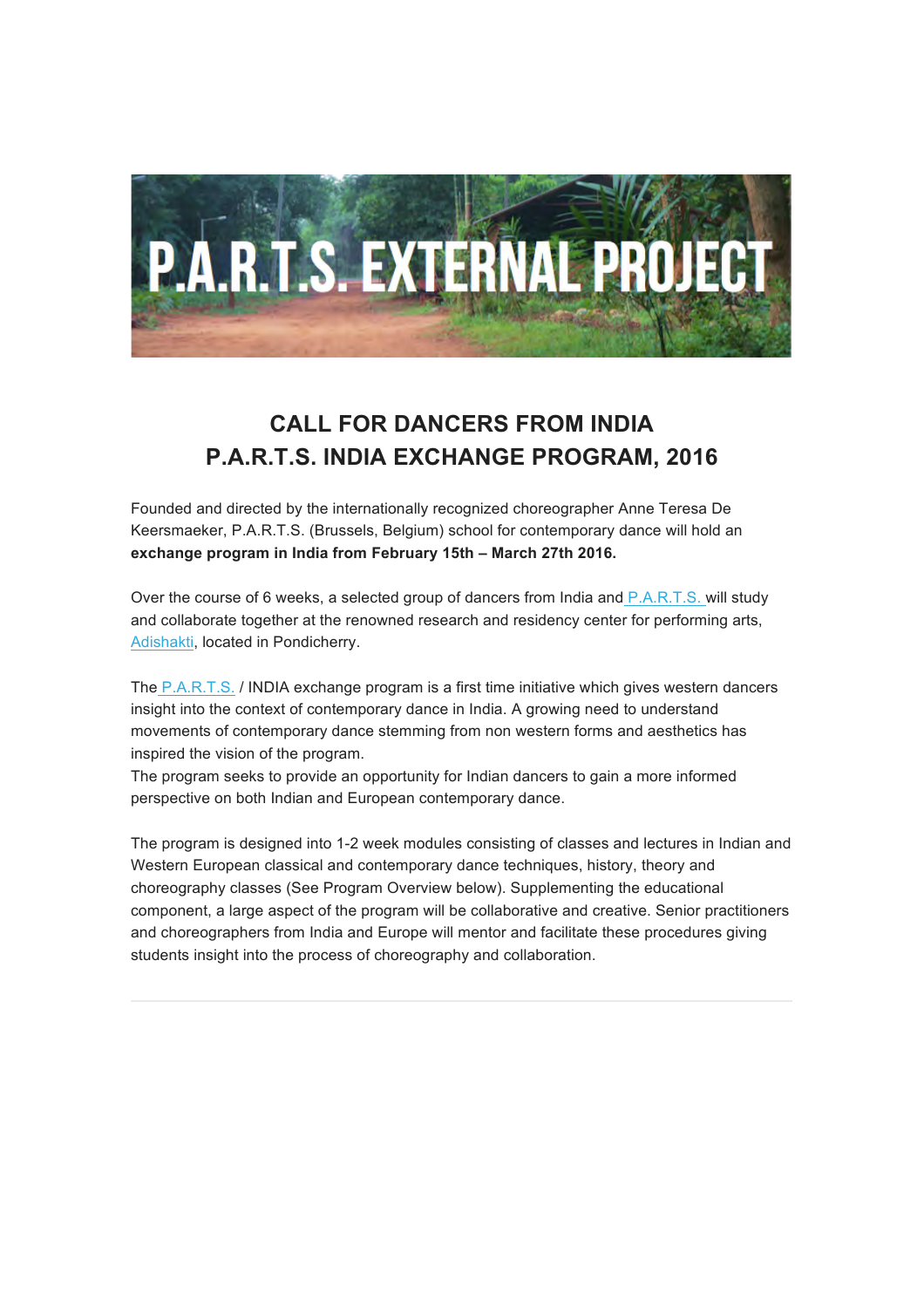

# **APPLICATION PROCESS** - **DEADLINE: Januray 4th, 2016**

### **VENUE:**

Adishakti: Laboratory for Theatre Arts Research (located outside of Pondicherry) http://adishaktitheatrearts.com

### **ELIGIBILITY:**

- 1. Age: approximately 20 28 years
- 2. Looking for dancers with an intermediate to advanced level of dance and performance experience
- 3. Sufficient level of English
- 4. Ability to commit to the entire course duration: February  $15<sup>th</sup>$  March 27<sup>th</sup> 2016

# **APPLICATION MATERIALS:**

Interested applicants should submit:

1.CV in English including 3 references

2. A brief statement (no longer than 1 page) as to why you are interested in this program

3. Online link to any of your own choreography OR of yourself performing someone else's. If the footage is in a group work please provide explanation as to who you are

4. All material should be sent to: production@parts.be

# **COSTS:**

1. Participation fee of 50,000 INR which includes all classes/workshops, program fieldtrips, accommodation on twin-sharing basis, 3 meals a day (including tea/coffee)

2. Scholarships will be granted on the basis of an inability to obtain external funding support through other funding bodies and to those students who have substantially limited financial resources

3. For more information: contact production@parts.be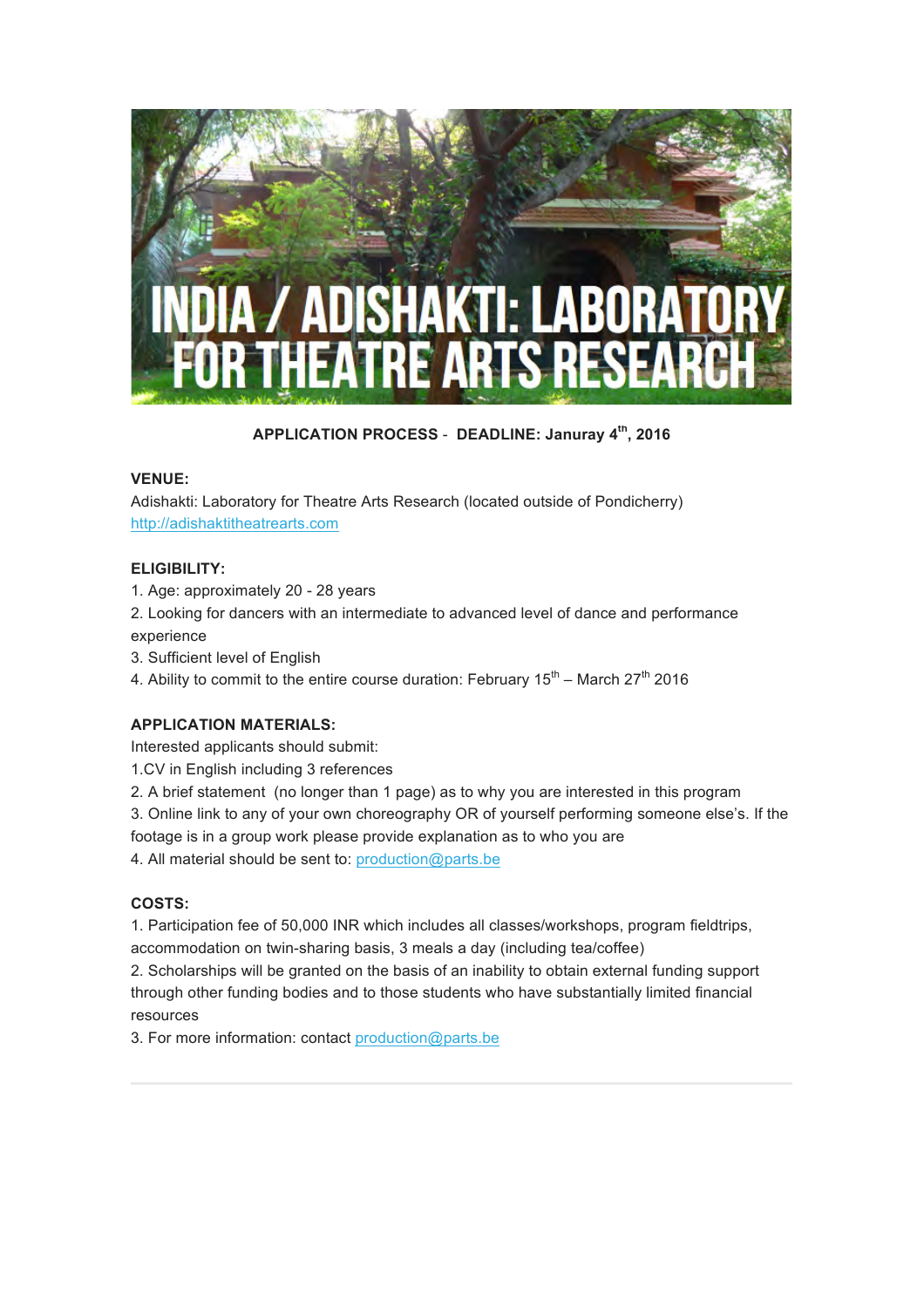

# **Program Overview:**

(Monday-Friday schedule, weekends off)

### **1. These classes will be ongoing during the 6 weeks**

- -Yoga
- -Kalaripayettuh
- -Post modern contemporary dance technique
- -Improvisation
- -Composition and Choreography
- -Group collaboration

### **2. Special Workshops**

-Bharatanatyam- 2 weeks -Chandralekha Repertory- 1 week -Padmini Chettur- 1-2 weeks

# **3. Special Lecture Series (supplemented with visual, archival material and film screenings)**

- -Indian dance history
- -Introduction to Indian aesthetics
- -Western European contemporary dance history